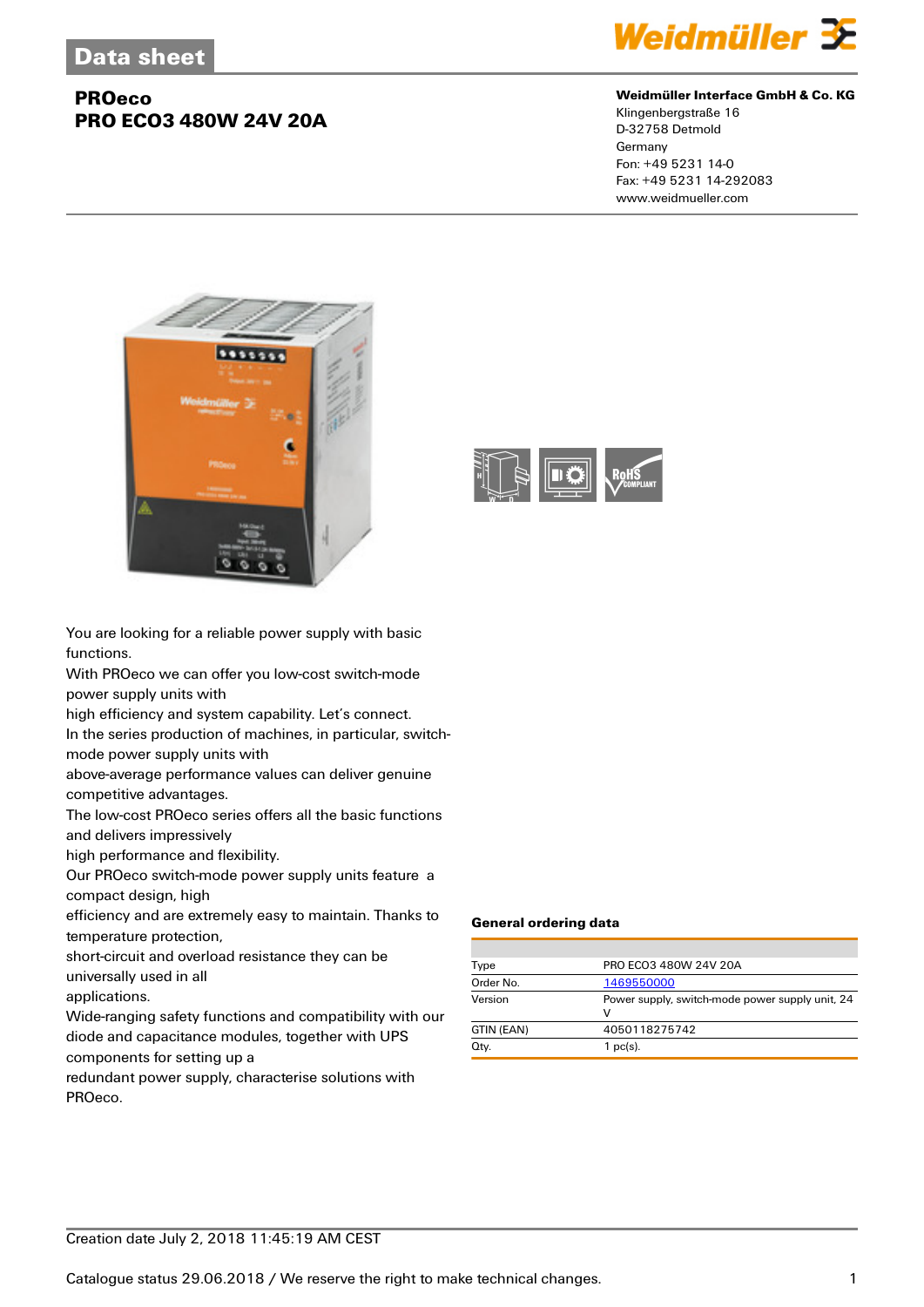# **Technical data**



#### **Weidmüller Interface GmbH & Co. KG**

Klingenbergstraße 16 D-32758 Detmold Germany Fon: +49 5231 14-0 Fax: +49 5231 14-292083

| <b>Dimensions and weights</b>         |                                                                                                                                                                                                                    |                                                      |                                                     |
|---------------------------------------|--------------------------------------------------------------------------------------------------------------------------------------------------------------------------------------------------------------------|------------------------------------------------------|-----------------------------------------------------|
|                                       |                                                                                                                                                                                                                    |                                                      |                                                     |
| Width                                 | 100 mm                                                                                                                                                                                                             | Width (inches)                                       | 3.937 inch                                          |
| Height                                | 125 mm                                                                                                                                                                                                             | Height (inches)                                      | 4.921 inch                                          |
| Depth                                 | 120 mm                                                                                                                                                                                                             | Depth (inches)                                       | 4.724 inch                                          |
| Net weight                            | $271.167$ g                                                                                                                                                                                                        |                                                      |                                                     |
| <b>Temperatures</b>                   |                                                                                                                                                                                                                    |                                                      |                                                     |
|                                       |                                                                                                                                                                                                                    |                                                      |                                                     |
| Operating temperature, max.           | 70 °C                                                                                                                                                                                                              | Operating temperature, min.                          | -25 °C                                              |
| Storage temperature, max.             | 85 °C                                                                                                                                                                                                              | Storage temperature, min.                            | -40 $^{\circ}$ C                                    |
| Operating temperature                 | $-25 °C70 °C$                                                                                                                                                                                                      | Storage temperature                                  | -40 °C85 °C                                         |
| Input                                 |                                                                                                                                                                                                                    |                                                      |                                                     |
|                                       |                                                                                                                                                                                                                    |                                                      |                                                     |
| AC current consumption                | 1.2 A @ 3 x 500 V AC /<br>1.5 A @ 3 x 400 V AC                                                                                                                                                                     | AC input voltage range                               | 3 x 3203 x 575 V AC / 2<br>x 3602 x 575 V AC        |
| Connection system                     | Screw connection                                                                                                                                                                                                   | DC current consumption                               | 0.7 A @ 800 V DC / 1.2 A<br>@ 450 V DC              |
| DC input voltage range                | 450800 V DC (max. 500<br>V DC acc. to UL508)                                                                                                                                                                       | Frequency range AC                                   | 47.63 Hz                                            |
| Input frequency                       | 47.63 Hz                                                                                                                                                                                                           | Input fuse (internal)                                | Yes                                                 |
| Inrush current                        | max. 50 A                                                                                                                                                                                                          | Rated input voltage                                  | 3 x 4003 x 500 V AC<br>(wide-range input)           |
| Recommended back-up fuse              | 4 A / DI, safety fuse<br>35 A, Char. C, circuit<br>breaker                                                                                                                                                         | Surge protection                                     | Varistor                                            |
|                                       |                                                                                                                                                                                                                    |                                                      |                                                     |
| output                                |                                                                                                                                                                                                                    |                                                      |                                                     |
|                                       |                                                                                                                                                                                                                    |                                                      |                                                     |
| Capacitive load                       | unrestricted                                                                                                                                                                                                       | Connection system                                    | Screw connection                                    |
| Continuous output current @ URated    | 20 A @ 55 °C, 15 A @ 70<br>°C                                                                                                                                                                                      | Output power                                         | 480 W                                               |
| Output voltage                        | 24 V                                                                                                                                                                                                               | Output voltage                                       | 2228 V (adjustable via<br>potentiometer)            |
| Overload protection                   | Yes                                                                                                                                                                                                                | Parallel connection option                           | yes, max. 3                                         |
| Protection against inverse voltage    | Yes                                                                                                                                                                                                                | Ramp-up time                                         | $\leq 100$ ms                                       |
| Rated (nominal) output current @ UNom | 20 A @ 55 °C                                                                                                                                                                                                       | Rated output voltage                                 | 24 V DC ± 1 %                                       |
| Residual ripple, breaking spikes      | $\frac{1}{50}$ mV <sub>SS</sub> @ 24 V DC, $I_N$                                                                                                                                                                   |                                                      |                                                     |
| <b>General data</b>                   |                                                                                                                                                                                                                    |                                                      |                                                     |
|                                       |                                                                                                                                                                                                                    |                                                      |                                                     |
| AC failure bridging time @ INom       | > 30 ms @ 3 x 500 V AC /<br>> 20 ms @ 3 x 400 V AC                                                                                                                                                                 | Degree of efficiency                                 | 89%                                                 |
| Earth leakage current, max.           | 3.5 mA                                                                                                                                                                                                             | Housing version                                      | Metal, corrosion resistant                          |
| Indication                            | LED green (U <sub>output</sub> ><br>21.6 V DC), LED yellow<br>$(I_{\text{output}} > 90\% I_{\text{Rated}}$<br>typ.), LED red (overload,<br>overtemperature, short-<br>circuit, U <sub>output</sub> < 20.4 V<br>DC) | <b>MTBF</b>                                          | > 500,000 h acc. to IEC<br>1709 (SN29500            |
| Max. perm. air humidity (operational) | 5 % 95 % RH                                                                                                                                                                                                        | Mounting position, installation notice               | on terminal rail TS 35                              |
| Operating temperature                 | -25 °C70 °C                                                                                                                                                                                                        | Power factor (approx.)                               | $> 0.55 @ 3x500 VAC$ / ><br>$0.65@3 \times 400 VAC$ |
| Power loss, idling                    | 8 W                                                                                                                                                                                                                | Power loss, nominal load                             | 48 W                                                |
| Protection against over-heating       | Yes                                                                                                                                                                                                                | Protection against reverse voltages from<br>the load | 3035 V DC                                           |
| Protection degree                     | IP <sub>20</sub>                                                                                                                                                                                                   | Short-circuit protection                             | Yes                                                 |
|                                       |                                                                                                                                                                                                                    |                                                      |                                                     |

### Creation date July 2, 2018 11:45:19 AM CEST

Catalogue status 29.06.2018 / We reserve the right to make technical changes. 2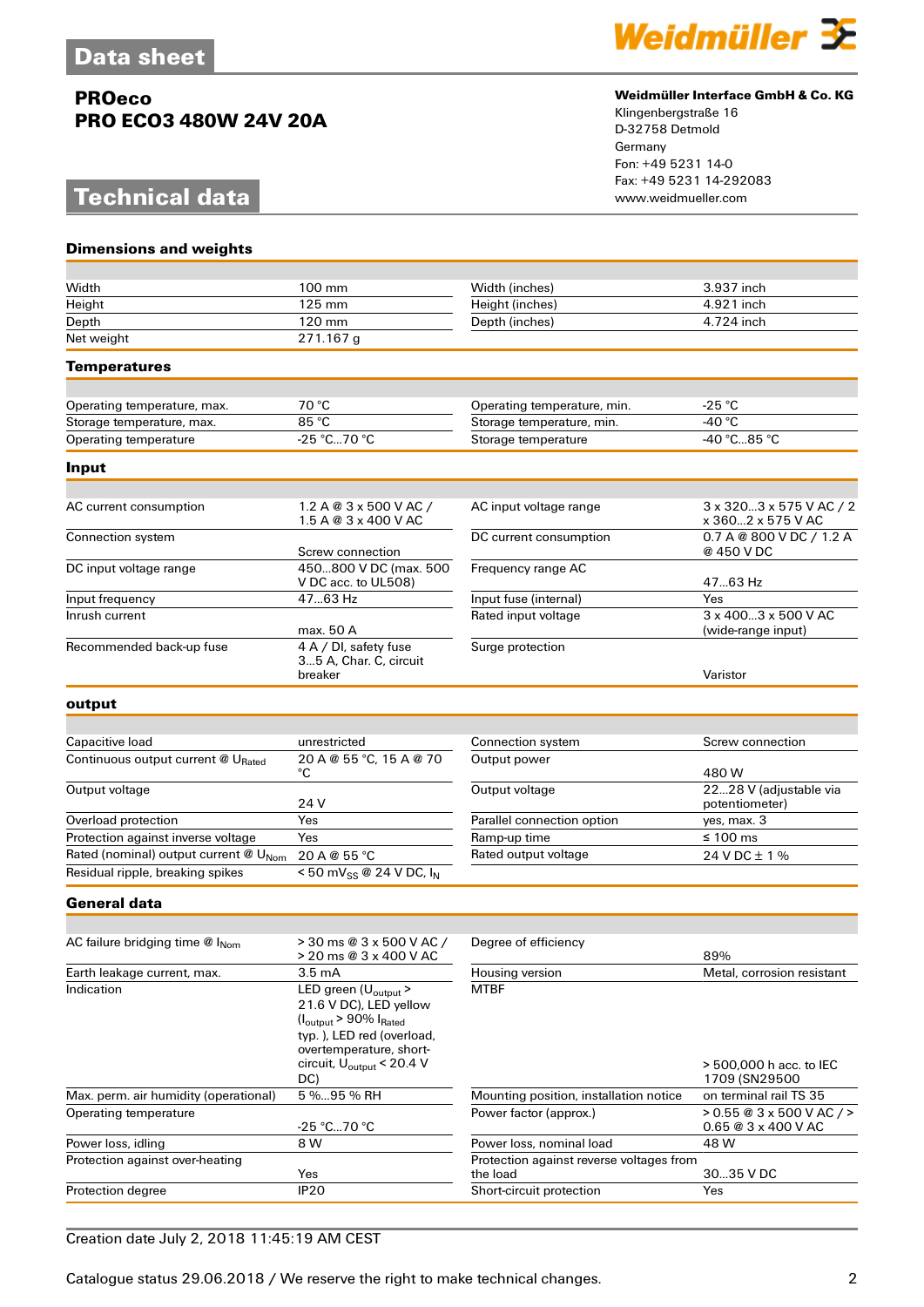# **Technical data**

**EMC / shock / vibration**



#### **Weidmüller Interface GmbH & Co. KG**

Klingenbergstraße 16 D-32758 Detmold Germany Fon: +49 5231 14-0 Fax: +49 5231 14-292083

| Limiting of mains voltage harmonic             | in accordance with EN                               | Noise emission acc. to EN55022                                 |                                                                                                                                                                          |
|------------------------------------------------|-----------------------------------------------------|----------------------------------------------------------------|--------------------------------------------------------------------------------------------------------------------------------------------------------------------------|
| currents                                       | 61000-3-2                                           |                                                                | Class B                                                                                                                                                                  |
| Vibration resistance IEC 60068-2-6             | 1 g according to EN50178                            | Interference immunity test acc. to                             | EN 61000-4-2 (ESD),<br>EN 61000-4-3 (RS), EN<br>61000-4-4 (burst), EN<br>61000-4-5 (surge), EN<br>61000-4-6 (conducted),<br>EN61000-4-8 (Fields),<br>EN61000-4-11 (Dips) |
| Shock resistance IEC 60068-2-27                | 15 g In all directions                              |                                                                |                                                                                                                                                                          |
| <b>Insulation coordination</b>                 |                                                     |                                                                |                                                                                                                                                                          |
|                                                |                                                     |                                                                |                                                                                                                                                                          |
| Class of protection                            | I, with PE connection                               | Insulation voltage input / earth                               | $2$ kV                                                                                                                                                                   |
| Insulation voltage output / earth              | $0.5$ kV                                            | Insulation voltage, input/output                               | 3 kV                                                                                                                                                                     |
| Pollution severity                             | $\overline{2}$                                      |                                                                |                                                                                                                                                                          |
| <b>Electrical safety (applied standards)</b>   |                                                     |                                                                |                                                                                                                                                                          |
|                                                |                                                     |                                                                |                                                                                                                                                                          |
| Electrical machine equipment                   | Acc. to EN60204                                     | For use with electronic equipment                              | Acc. to EN50178 /<br><b>VDE0160</b>                                                                                                                                      |
| Protection against dangerous shock<br>currents | Acc. to VDE0106-101                                 | Protective separation / protection<br>against electrical shock | VDE0100-410 / acc. to<br>DIN57100-410                                                                                                                                    |
| Safety extra-low voltage                       | SELV acc. to EN60950,<br>PELV acc. to EN60204       | Safety transformers for switch-mode<br>power supplies          | nach EN61558-2-16                                                                                                                                                        |
| <b>Connection data (input)</b>                 |                                                     |                                                                |                                                                                                                                                                          |
|                                                |                                                     |                                                                |                                                                                                                                                                          |
| Conductor cross-section, AWG/kcmil,<br>max.    | 12                                                  | Conductor cross-section, AWG/kcmil,<br>min.                    | 26                                                                                                                                                                       |
| Conductor cross-section, flexible, min.        | $0.5$ mm <sup>2</sup>                               | Conductor cross-section, rigid, max.                           | $6 \text{ mm}^2$                                                                                                                                                         |
| Conductor cross-section, rigid, min.           | $0.5$ mm <sup>2</sup>                               | Connection system                                              | Screw connection                                                                                                                                                         |
| Number of terminals                            | 4 for L1/L2/L3/PE                                   | Tightening torque, max.                                        | $0.6$ Nm                                                                                                                                                                 |
| Tightening torque, min.                        | $0.5$ Nm                                            | Wire connection cross section, flexible<br>(input), max.       | $2.5 \text{ mm}^2$                                                                                                                                                       |
| <b>Connection data (output)</b>                |                                                     |                                                                |                                                                                                                                                                          |
|                                                |                                                     |                                                                |                                                                                                                                                                          |
| , Conductor cross-section, AWG/kcmil<br>max.   | 10                                                  | Conductor cross-section, AWG/kcmil,<br>min.                    | 26                                                                                                                                                                       |
| Conductor cross-section, flexible, max.        | $2.5$ mm <sup>2</sup>                               | Conductor cross-section, flexible, min.                        | $0.5$ mm <sup>2</sup>                                                                                                                                                    |
| Conductor cross-section, rigid, max.           | $6 \text{ mm}^2$                                    | Conductor cross-section, rigid, min.                           | $0.5$ mm <sup>2</sup>                                                                                                                                                    |
| Connection system                              | Screw connection                                    | Number of terminals                                            | $7 (++, -, 13, 14)$                                                                                                                                                      |
| Tightening torque, max.                        | 0.6 Nm                                              | Tightening torque, min.                                        | $0.5$ Nm                                                                                                                                                                 |
| <b>Signalling</b>                              |                                                     |                                                                |                                                                                                                                                                          |
|                                                |                                                     |                                                                |                                                                                                                                                                          |
| Contact load (NO contact)                      | max. 30 V DC / 1 A                                  | <b>Floating contact</b>                                        | Yes                                                                                                                                                                      |
| Relay on/off                                   | Output voltage > 21.6 V<br>DC/ <20.4 V DC, Overload |                                                                |                                                                                                                                                                          |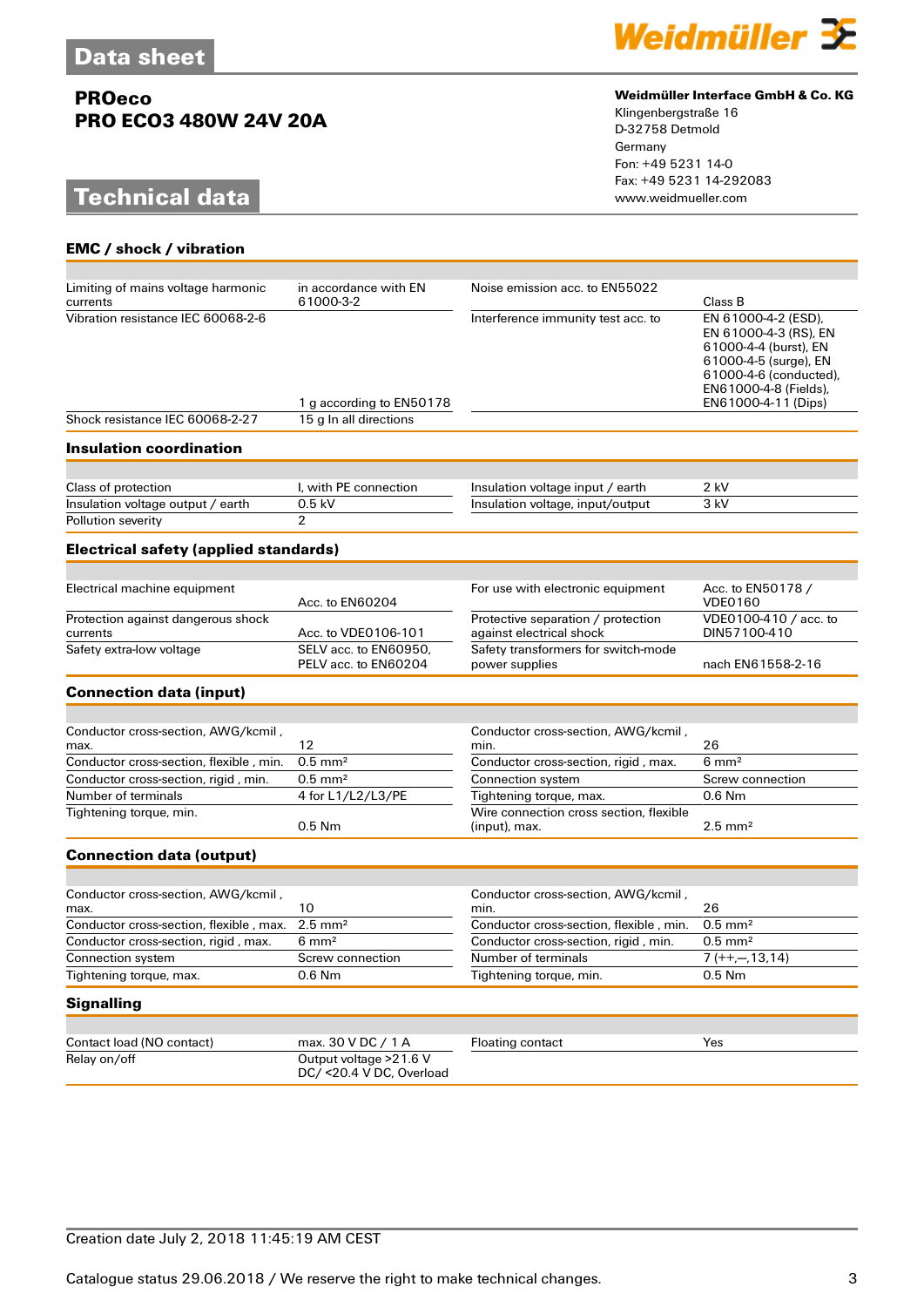# **Technical data**

**Approvals**



#### **Weidmüller Interface GmbH & Co. KG**

Klingenbergstraße 16 D-32758 Detmold Germany Fon: +49 5231 14-0 Fax: +49 5231 14-292083

| Institute (cULus)                              |                                | Certificate no. (cULus) |                                                                                                                 |
|------------------------------------------------|--------------------------------|-------------------------|-----------------------------------------------------------------------------------------------------------------|
|                                                | LISTED                         |                         | E258476                                                                                                         |
| <b>Classifications</b>                         |                                |                         |                                                                                                                 |
|                                                |                                |                         |                                                                                                                 |
| <b>ETIM 5.0</b>                                | EC002541                       | <b>ETIM 6.0</b>         | EC002540                                                                                                        |
| eClass 6.2                                     | 27-04-90-04                    | eClass 7.1              | 27-04-90-04                                                                                                     |
| eClass 8.1                                     | 27-04-90-04                    | eClass 9.0              | 27-04-07-03                                                                                                     |
| eClass 9.1                                     | 27-04-07-01                    |                         |                                                                                                                 |
| <b>Product information</b>                     |                                |                         |                                                                                                                 |
| Descriptive text ordering data                 | a system.                      |                         | The internal varistor found in a switch-mode power supply does not replace the need for surge protection within |
| <b>Approvals</b>                               |                                |                         |                                                                                                                 |
| Approvals                                      |                                | Type<br>Approved        |                                                                                                                 |
| <b>ROHS</b>                                    | Conform                        |                         |                                                                                                                 |
| <b>Downloads</b>                               |                                |                         |                                                                                                                 |
| Approval/Certificate/Document of<br>Conformity | DE PA5200 160202 001.pdf       |                         |                                                                                                                 |
| Brochure/Catalogue                             | <b>CAT 4.3 ELECTR 15/16 EN</b> |                         |                                                                                                                 |
| <b>Engineering Data</b>                        | <b>EPLAN, WSCAD</b>            |                         |                                                                                                                 |
| <b>User Documentation</b>                      | <b>Operating instructions</b>  |                         |                                                                                                                 |